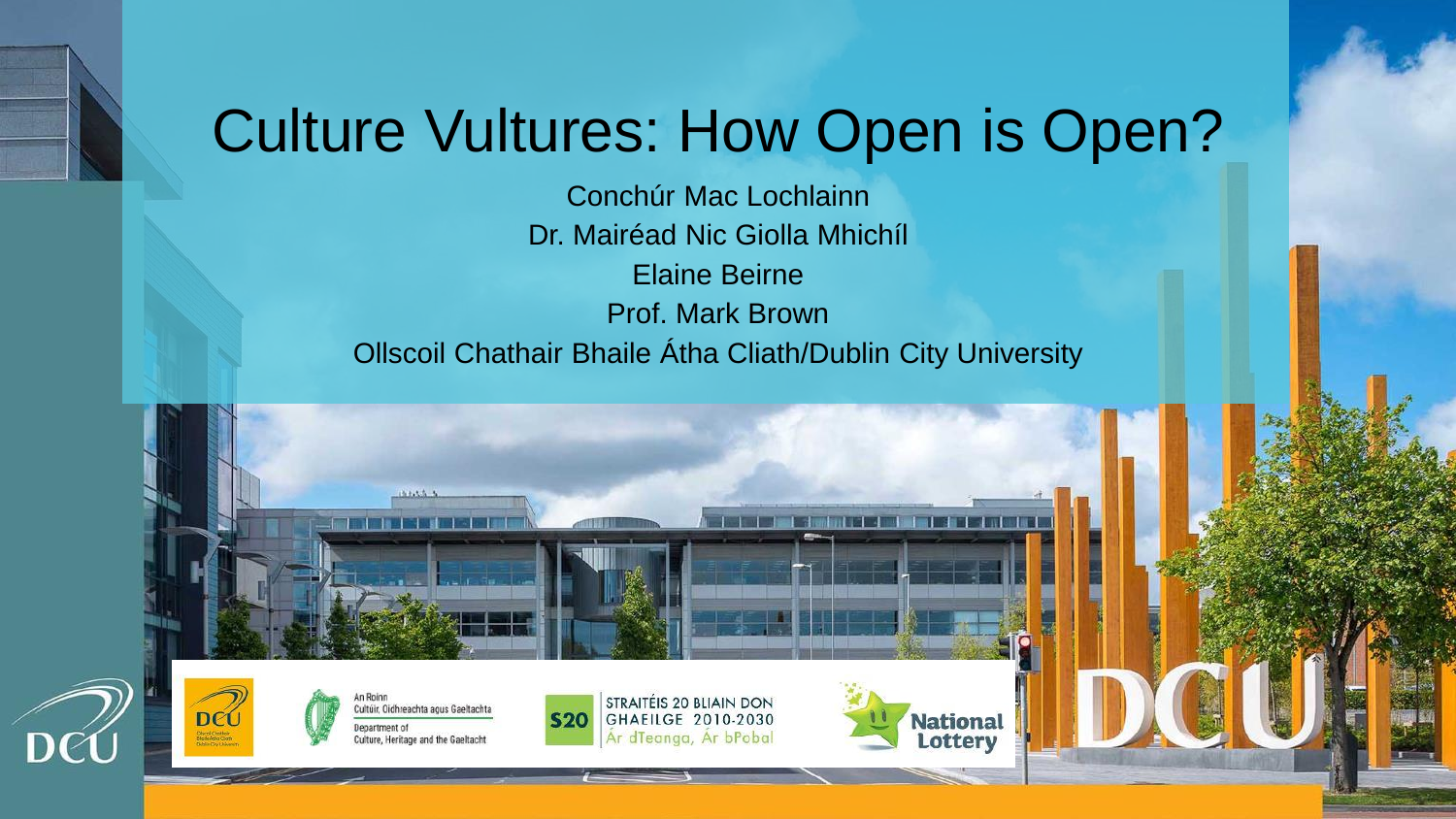

#### Openness in distance education

 $-A$  diffuse, often-inscrutable concept (Weller, 2014).

- $-$ Generally accepted as a positive, but also used in many different ways (Cronin, 2017: 12).
- $-$ This lack of an accepted definition reflects both the versatility of the concept and also the fragmentation of the field.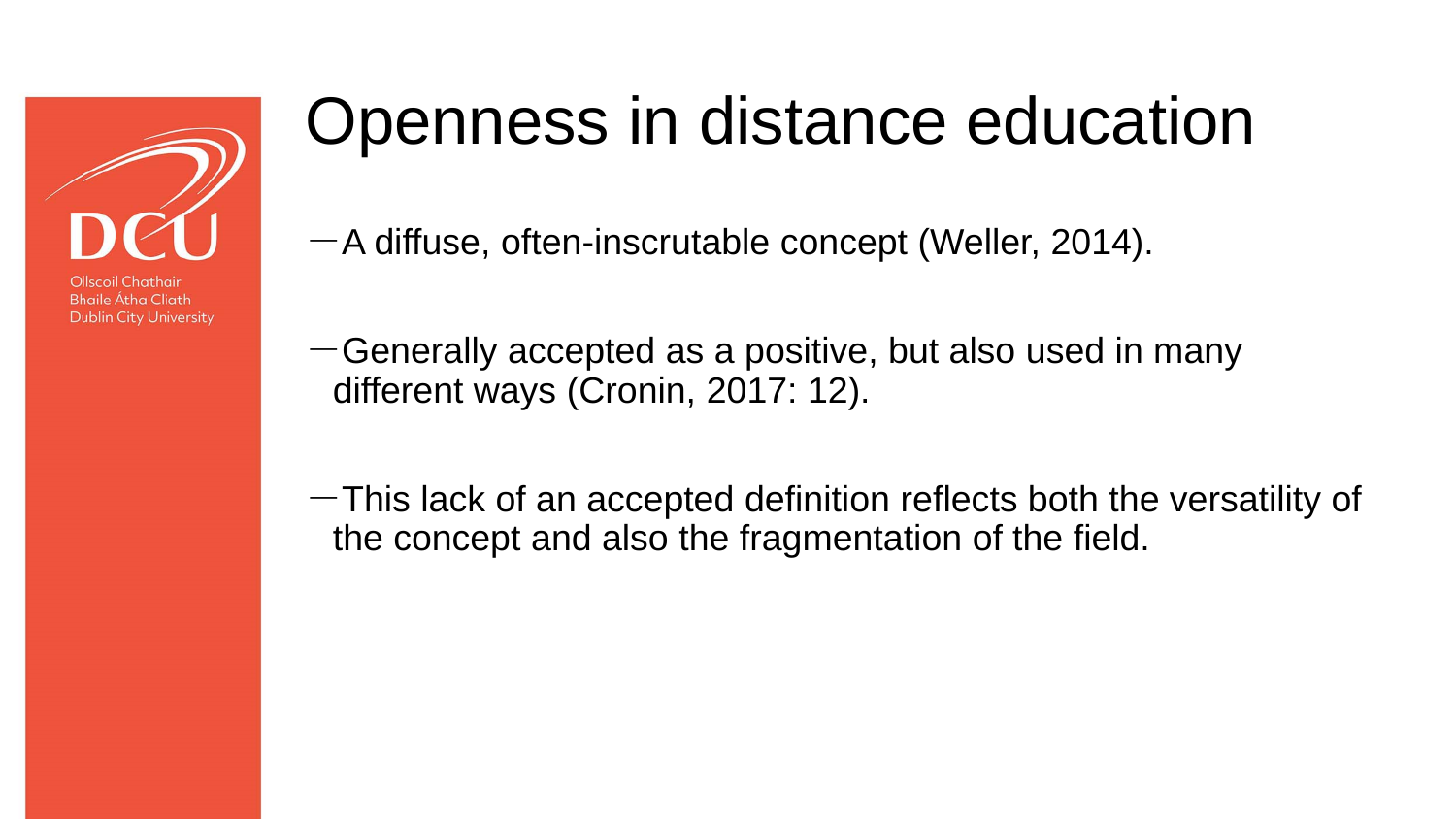

# MOOCs and Openness

 $-$ It's right there in the word, but what is the relationship of 'Openness' as a concept, and MOOC provision?

 $-M$ any tensions inherent in providing scaled courses, such as copyright and course access.

 $-$  A rather particular 'definition-in-use'...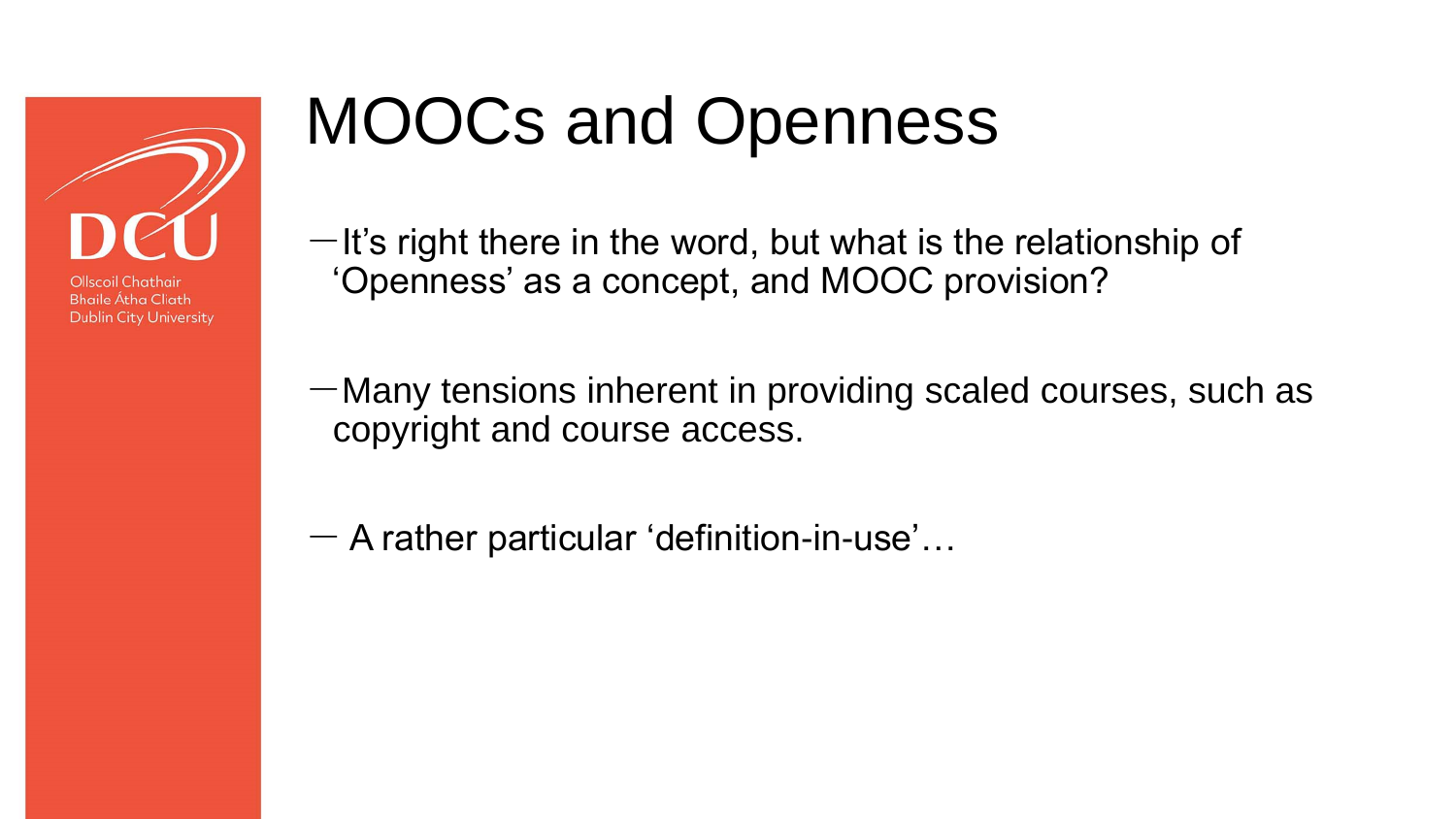

**Dublin City University** 

#### "Open" or "Free"?

*"The second prominent meaning with MOOCs was the uniformly expressed characteristic of being 'free' (n=107). This oft-repeated term was clearly being used in a monetary rather than an emancipatory sense (i.e., 'free beer' rather than 'free spirit')."*

- Bulfin, Pangrazio and Selwyn (2014: 296)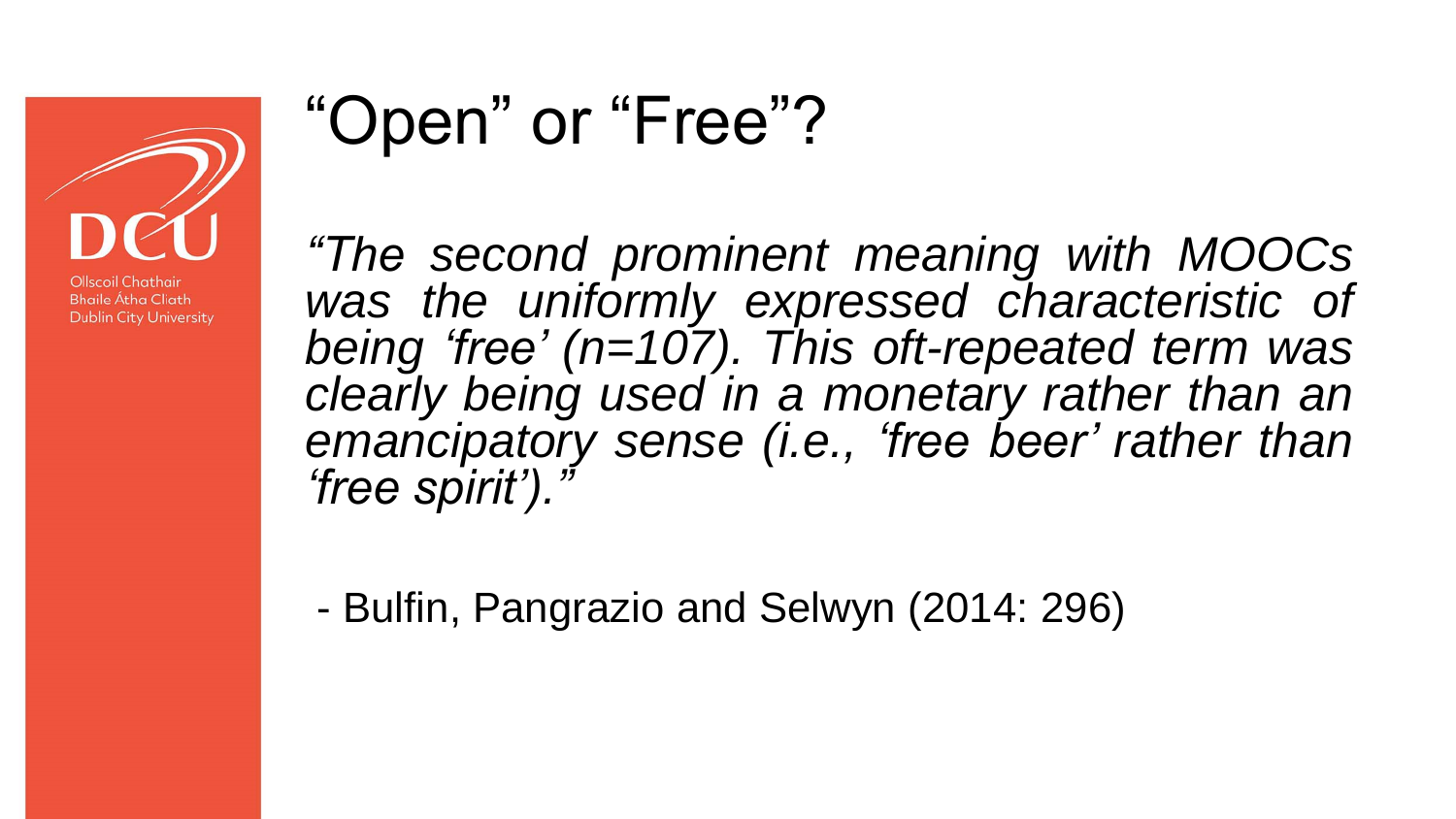

## An alternative openness – cultural learning?

*"By 2030, ensure that all learners acquire the knowledge and skills needed to promote sustainable development, including, among others, through education for sustainable development and sustainable lifestyles, human rights, gender equality, promotion of a culture of peace and non-violence, global citizenship and appreciation of cultural diversity and of culture's contribution to sustainable development."*

- United Nations Sustainable Development Goal – Target 4.7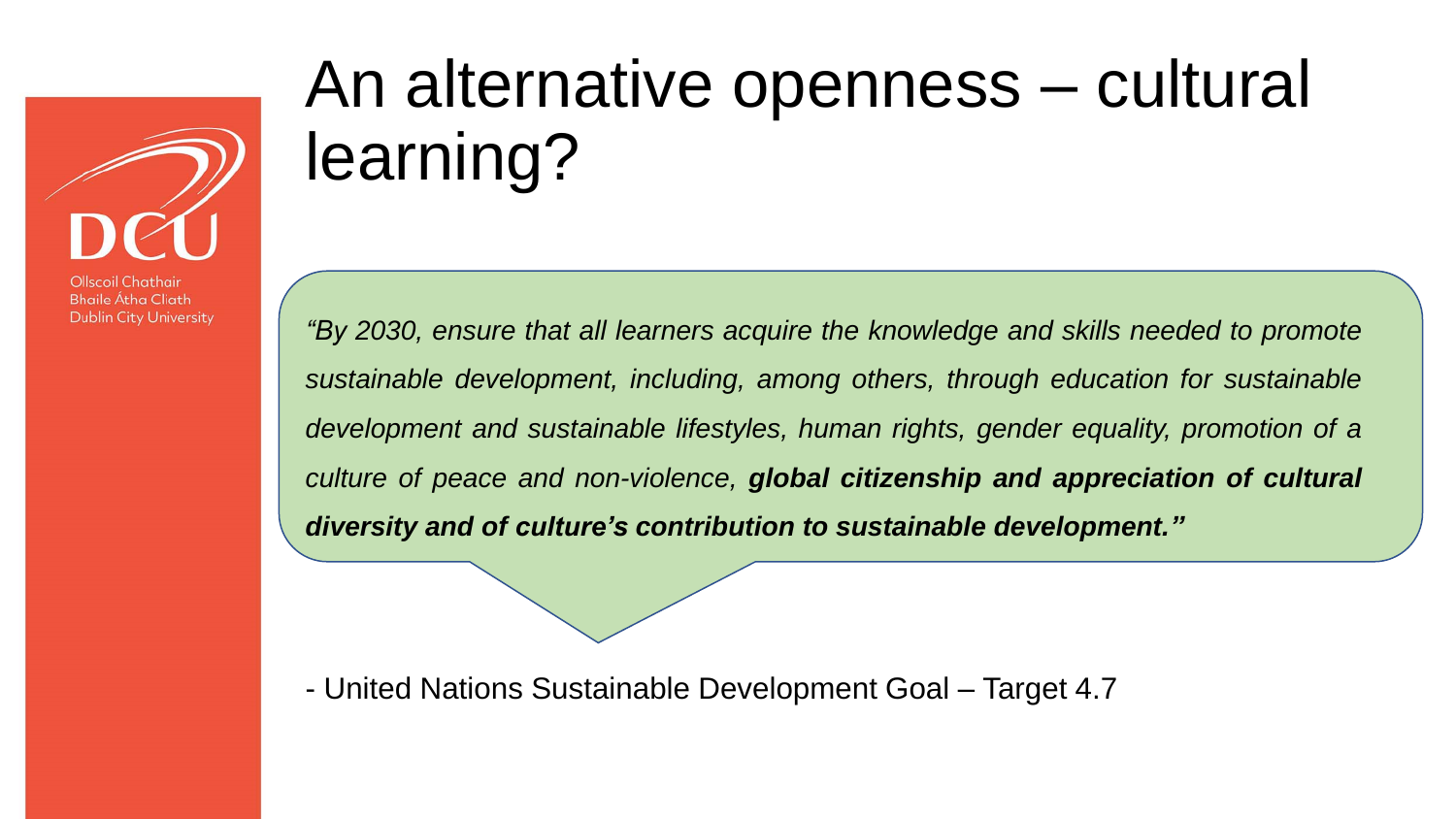

#### **ONLINE COURSE**

Categories  $\vee$ 

**Future** 

earn

#### Irish 101: An Introduction to Irish Language and Culture

Courses  $\vee$ 

Using FutureLearn  $\vee$ 

Get an introduction to Ireland's culture by learning the basics of the Irish language.



Go to course

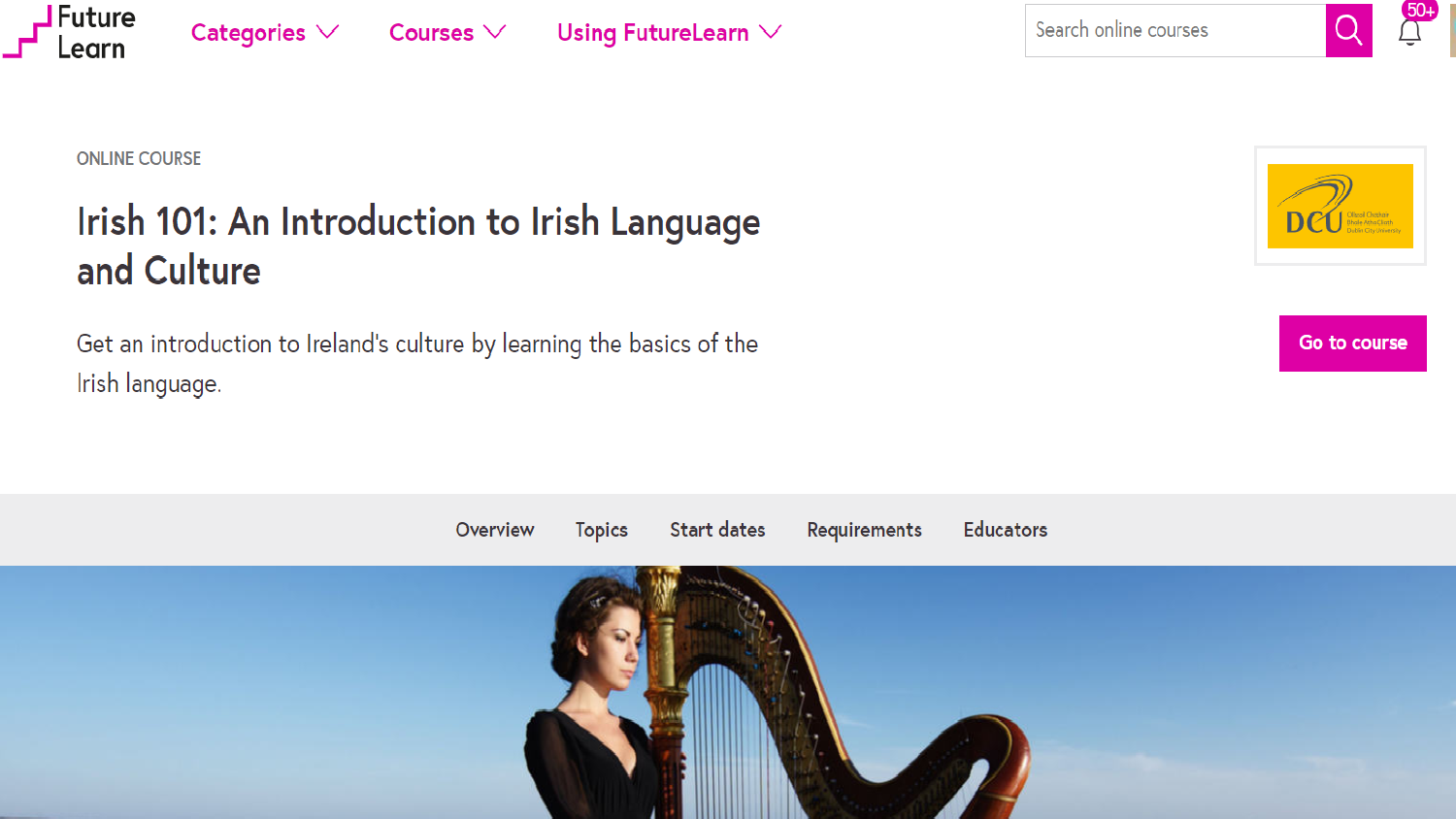

#### Fáilte ar Líne

- $-$  Project teaching the Irish language and Irish culture to ab-initio learners around the world.
- $-$ Launched on the FutureLearn platform in January, 2018.
- -Over 50,000 registered learners, and high levels of engagement visible across the series.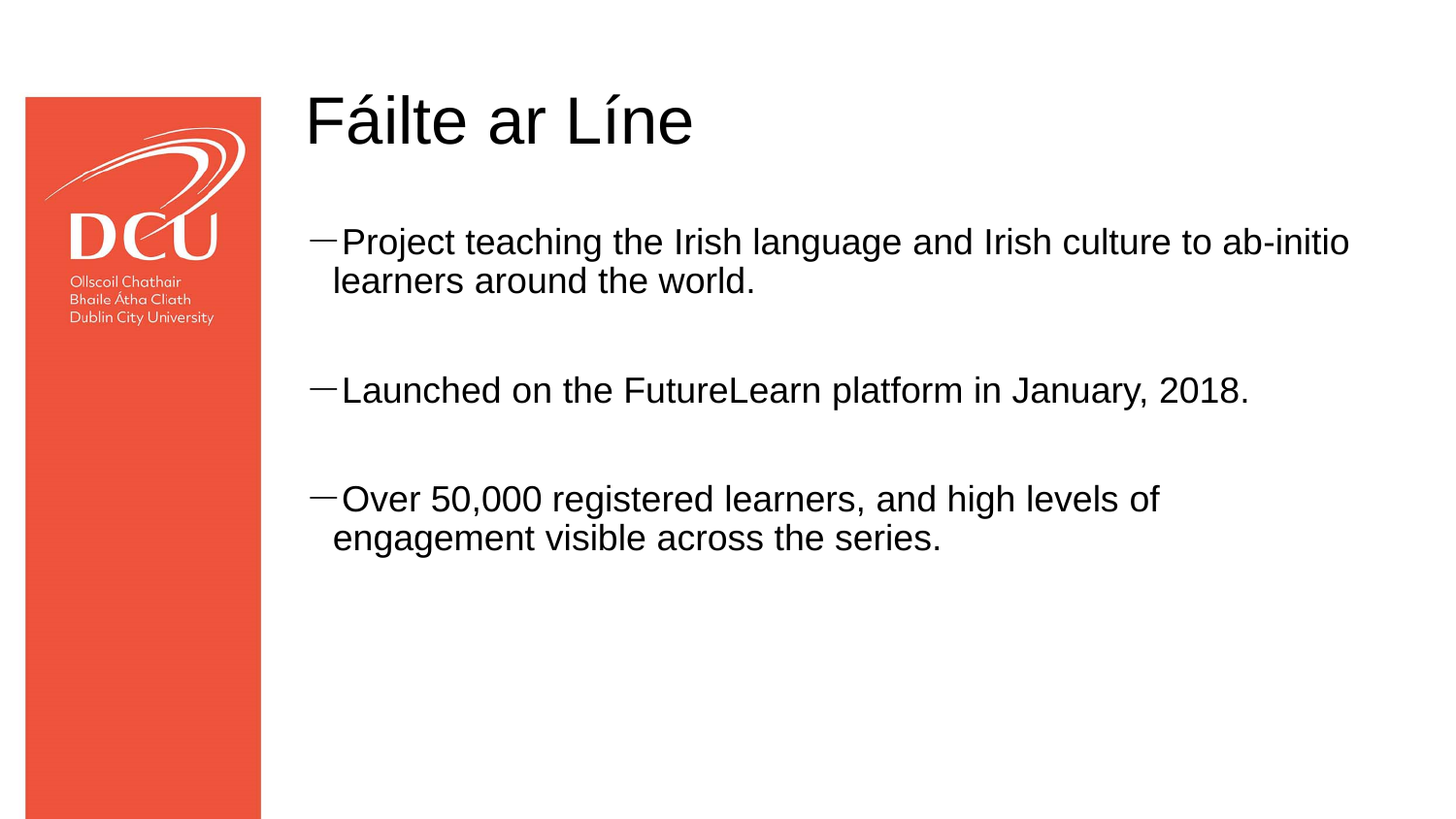

## Research Questions

 $-W$ hat elements of openness were visible in learner responses on the course?

 $-W$ hat aspects of learning appeared congruent, and in tension with the concept of openness?

 $-$ What can we learn about the learning experience through using such a frame?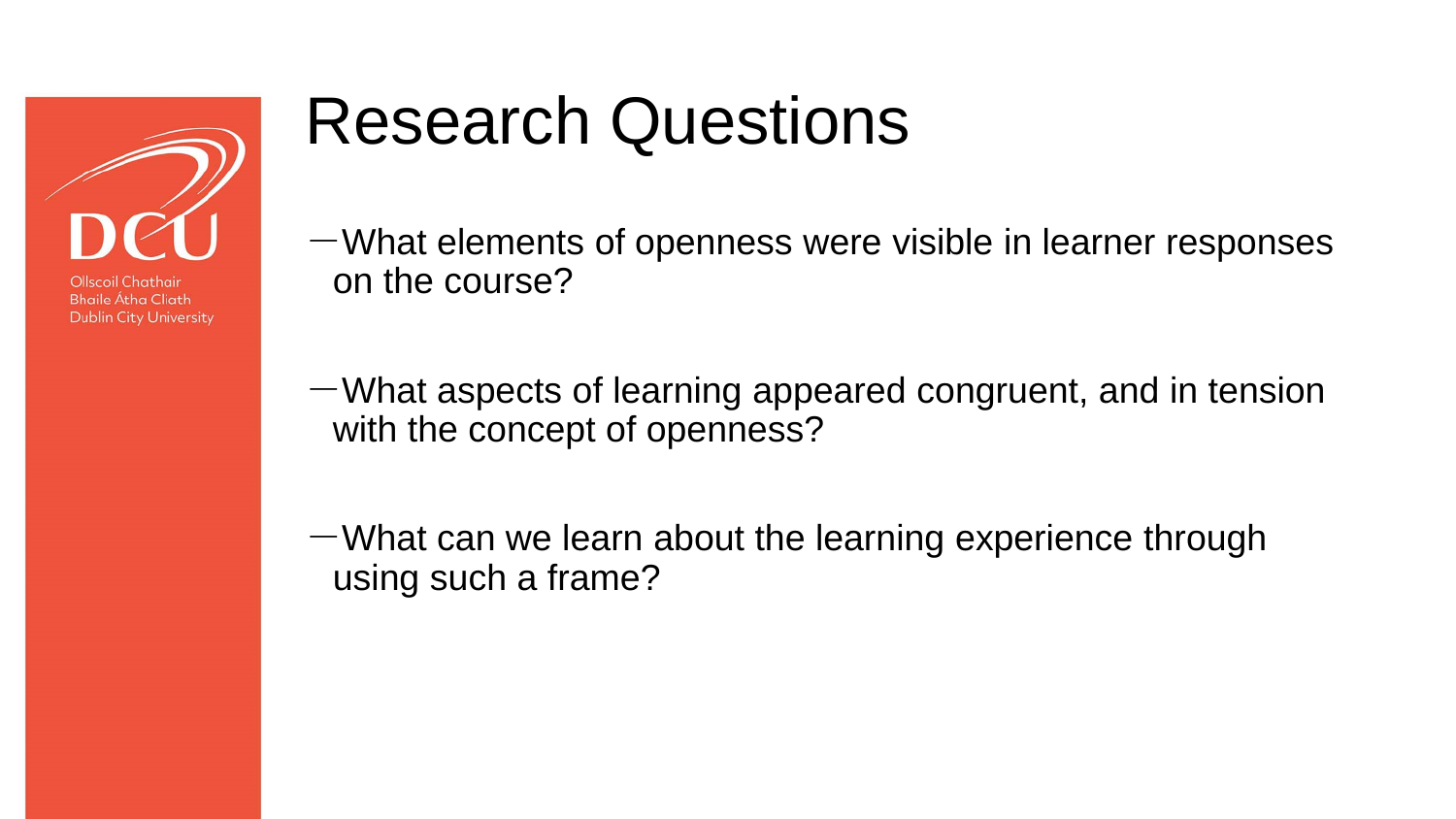

# Methodology

**Bhaile Átha Cliath Dublin City University** 

- -A corpus of approximately **24,000** learner comments were analysed.
- $-A$  qualitative, interpretive frame was adopted to analysis.
- $-$ Results were thematically-coded, yielding three core themes.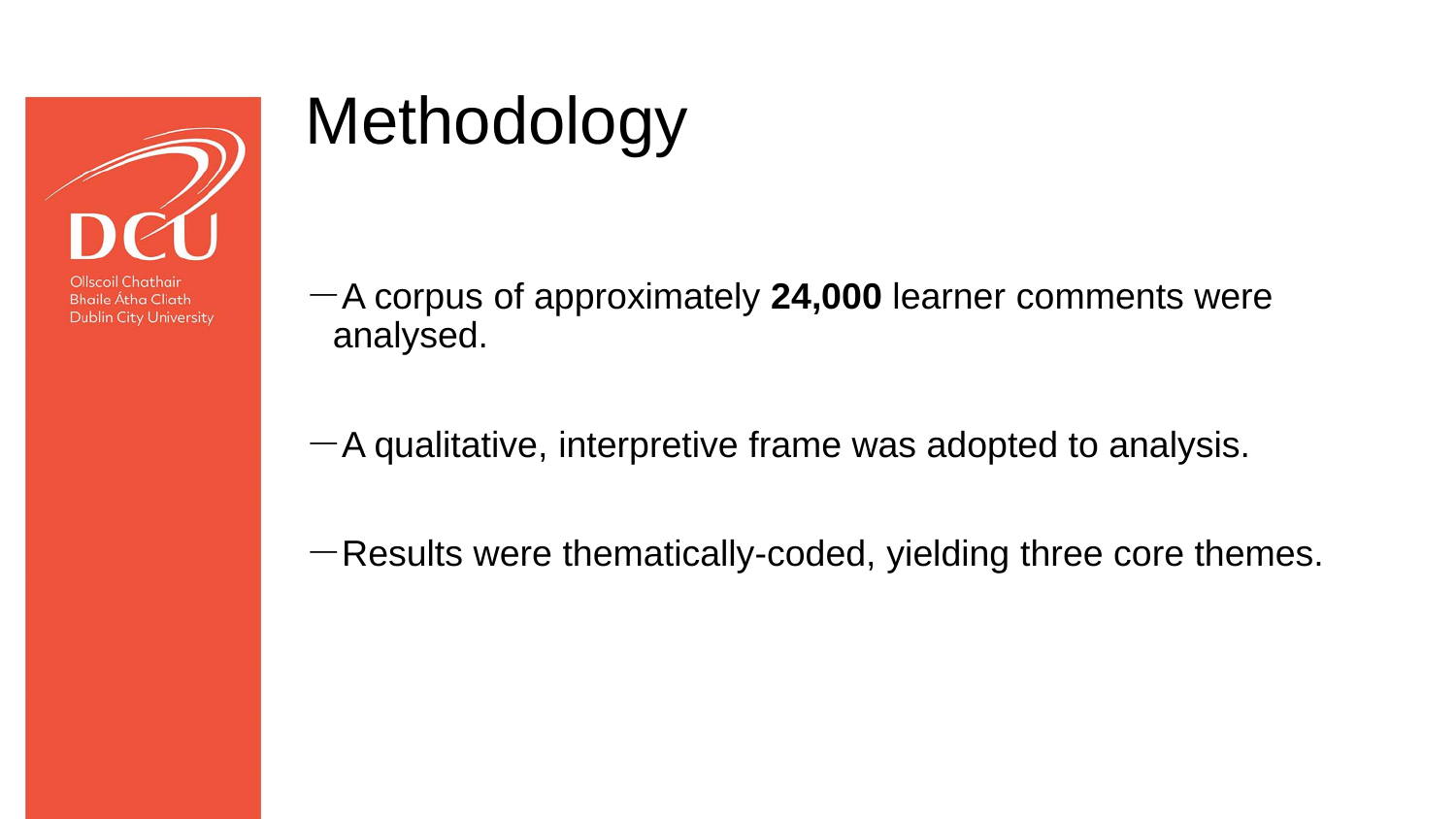Ollscoil Chathair **Bhaile Átha Cliath** 

**Dublin City University** 

## 1. Learning for cultural purposes

-Learners appeared interested not only in learning the language, but also in Irish culture more generally:

*All of my great grandparents were from Ireland. They were proud of their Irish heritage and passed down stories and traditions. I am fascinated and intrigued with Irish history and culture. I hope someday to visit Ireland and the counties and towns from which they came. – Extract 1.*

- Goals rarely related to a specific aim, but rather to 'experience' Irish culture.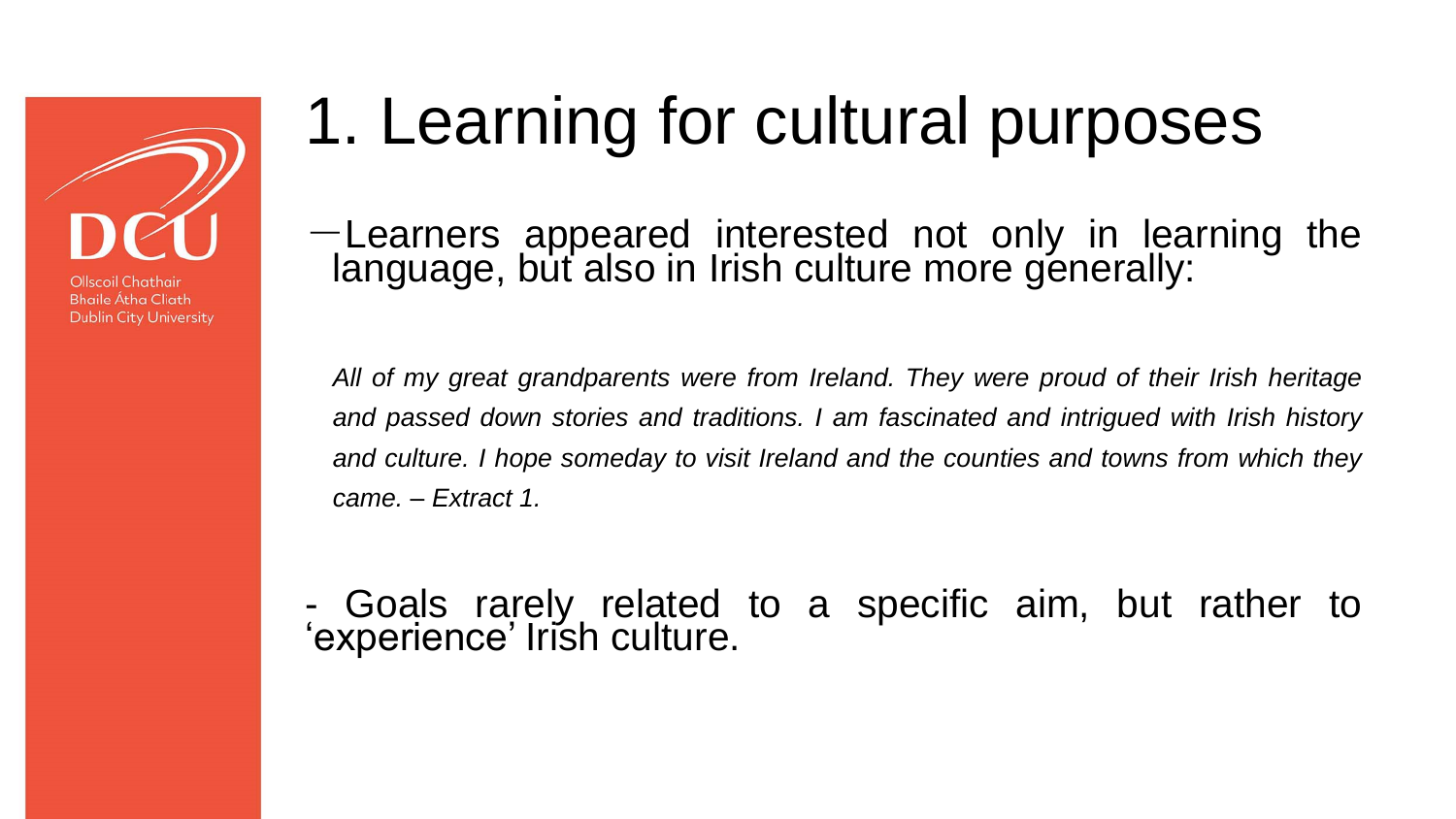

# 2. Intrinsic learning

 $-M$ ost learners expressed a strong love of learning:

*I love learning languages and thought it would be fun to add Irish to the list of languages I've studied. – Extract 2.* 

- Intrinsic learning is difficult to 'create' (Deci and Ryan, 2008: 71), but possible to promote or nourish.
- 'Good learner' as an identity for many learners.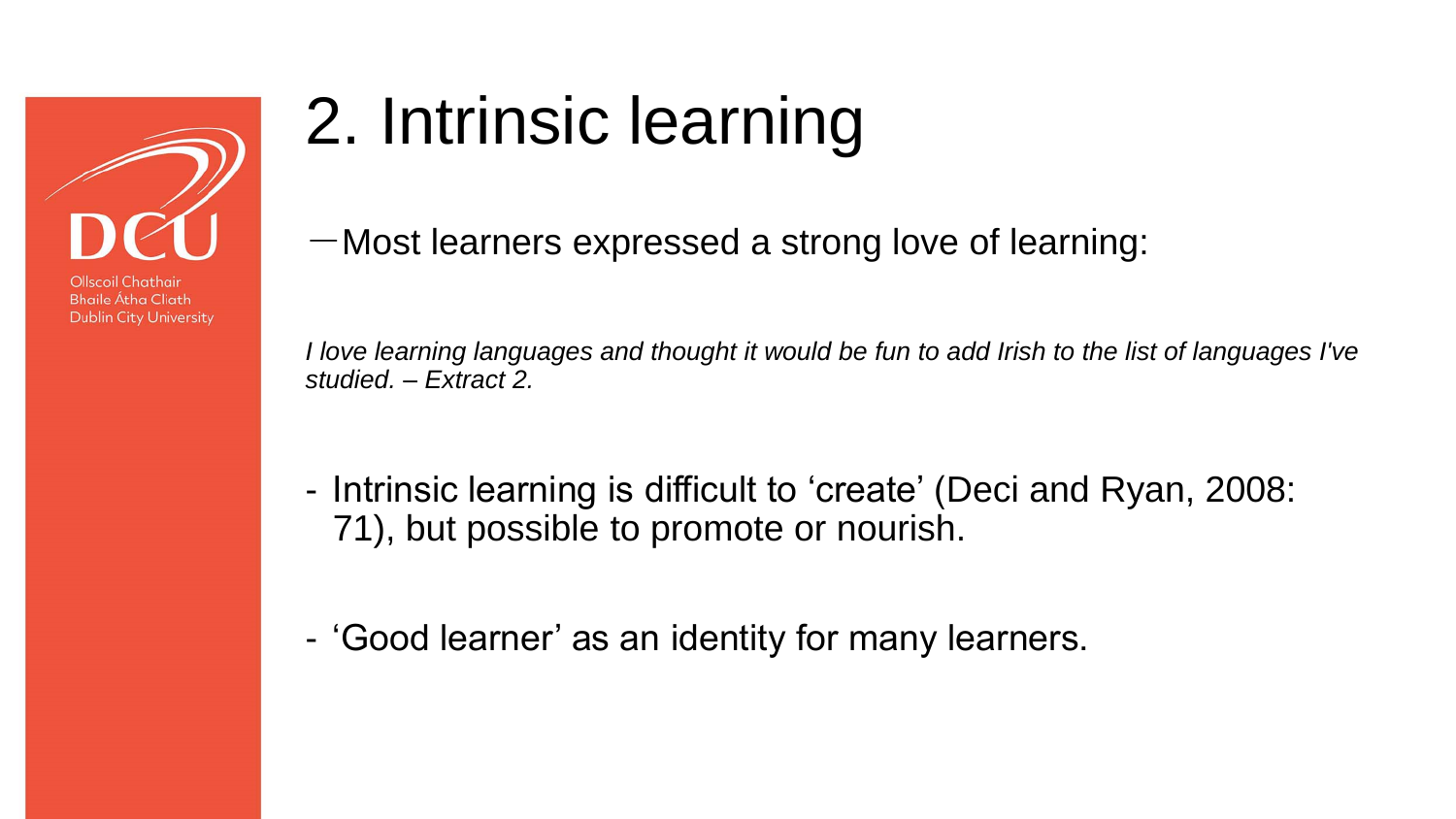

# 3. Cultural Empathy and Openness

-Most-surprisingly, learners reflected upon culture in a meta-aware sense:

*It's up to you to find a way to preserve your culture. In the 1970's Hawaiian was dying. Hawaiian Educators started the ball rolling by opening up Hawaiian speaking preschools. Now, there are dual language immersion schools all over the islands. – Extract 3.*

It is so lovely to see all the people around the world with or without Irish roots wanting to *learn our language. I know the meaning of a lot of words but am very poor at constructing sentences, and would also like to converse better (without feeling like a wally haha). – Extract 4.*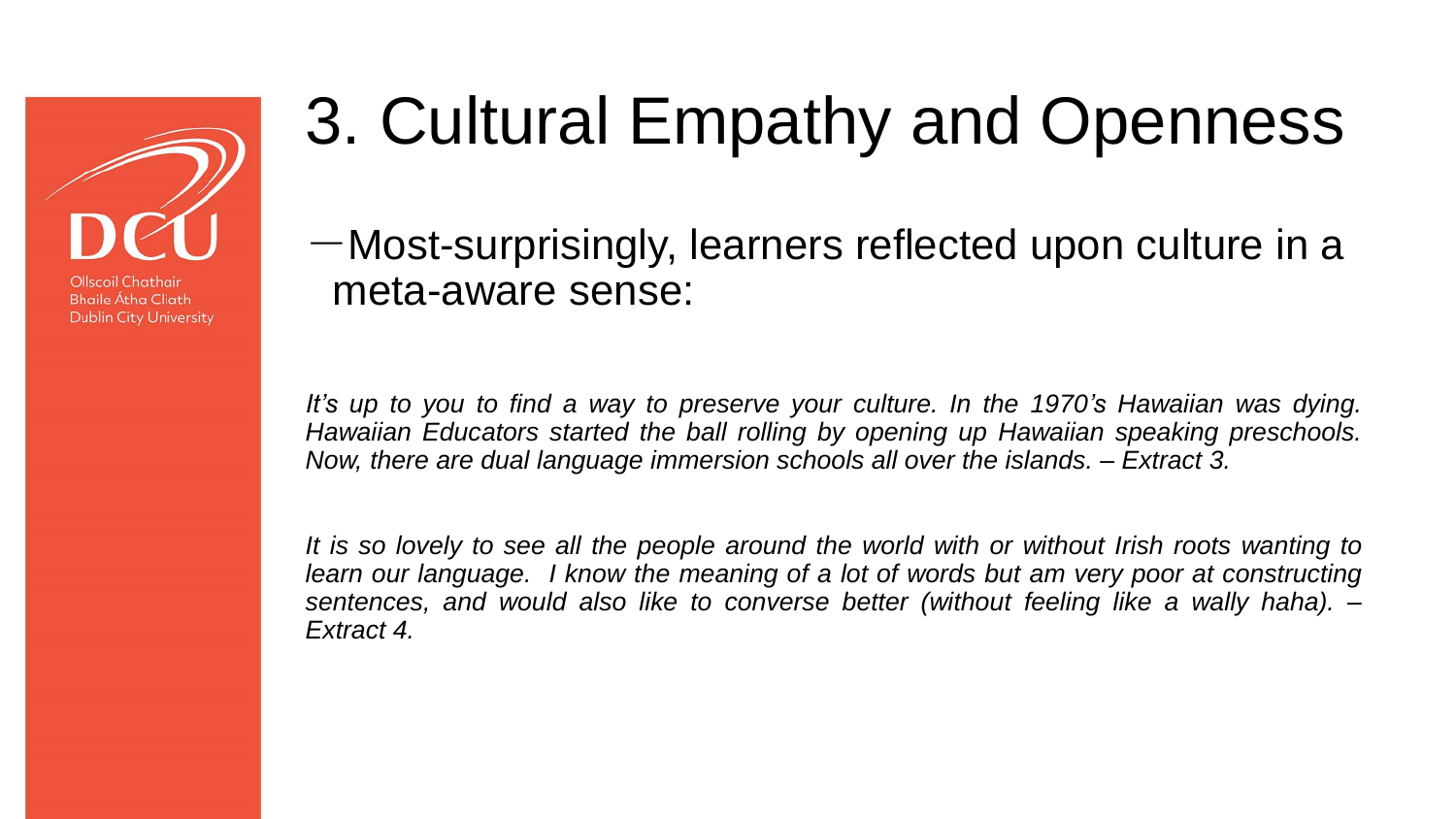

#### **Discussion**

- $-V$ ibrant 'micro culture' visible on the MOOC, and high levels of social interaction.
- $-$ Openness generally conceived of not merely as access to resources, but also as a cultural property (something one *is* and *does*).
- $-$ The value of this learning is subjective, and relates to experience, rather than achievement alone.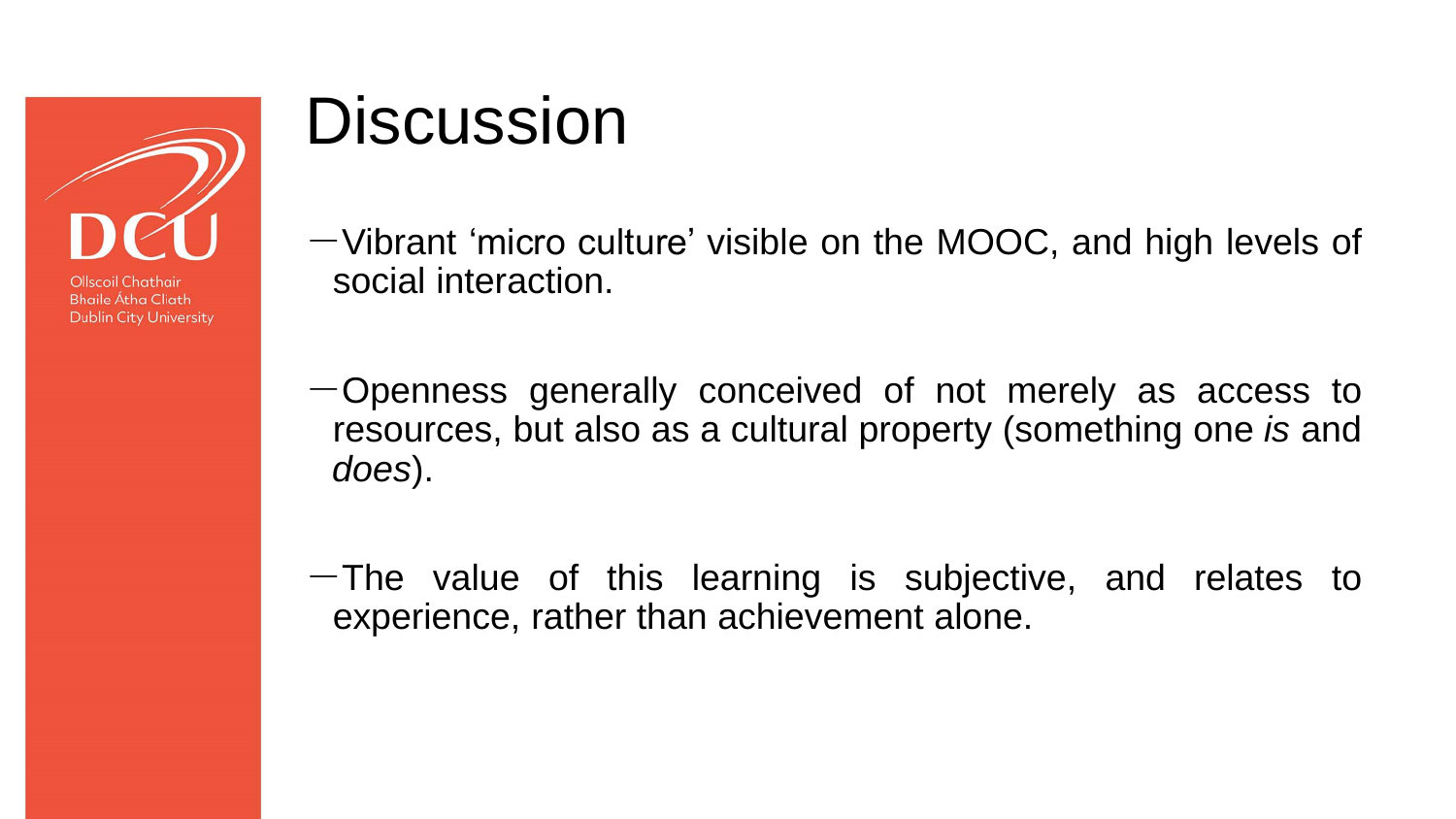

#### Tensions and broader lessons

- $-$ These forms of openness and learning are generally 'invisible': What types of concrete evidence can capture them?
- -Strong emphasis within MOOC provision on financial sustainability (Lapworth, 2018: 17) is premised upon the generation of significant revenue.
- $-A$ nxiety over completion, continuance and quantification of learning in clear tension with cultural openness.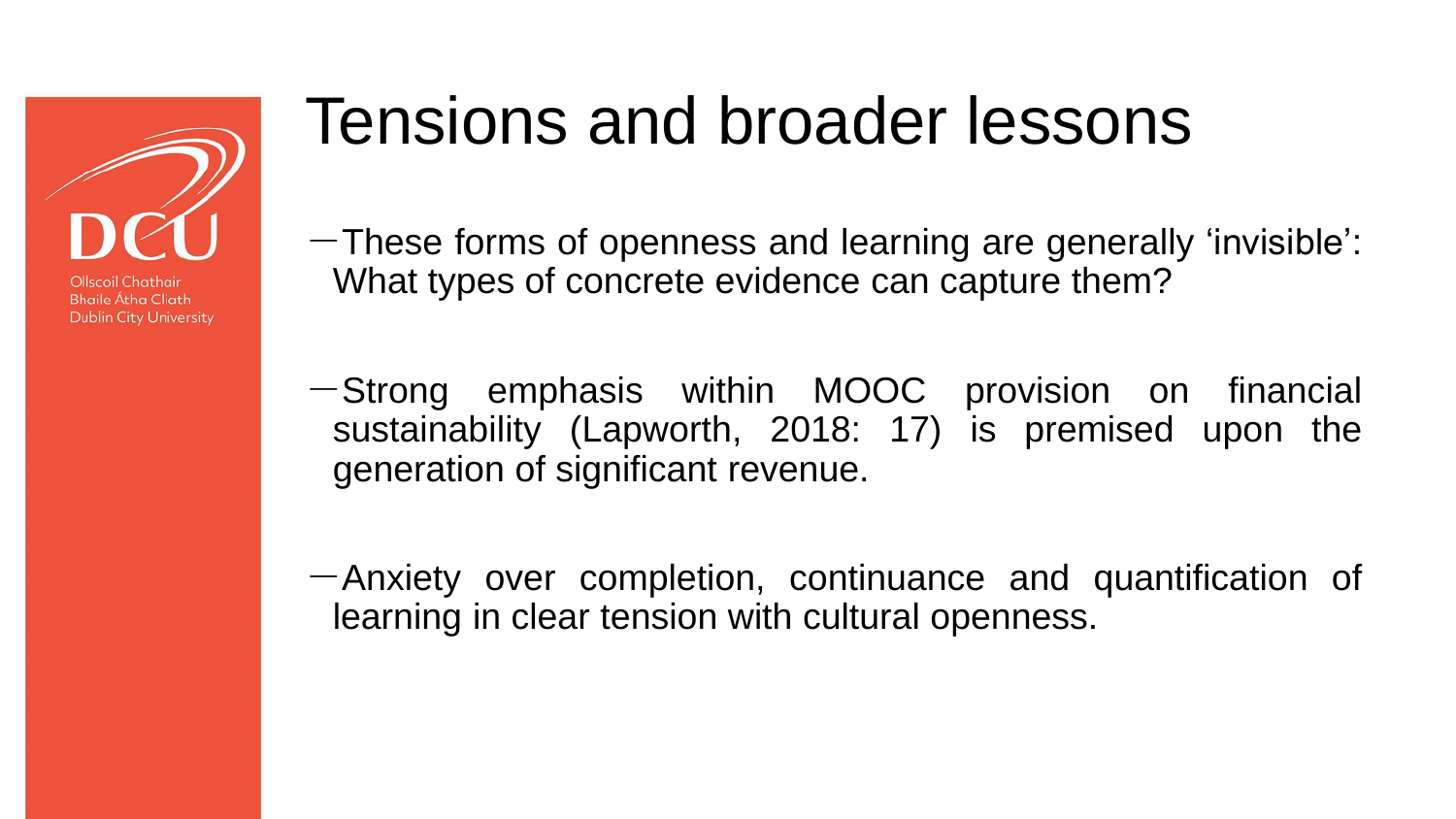

**Dublin City University** 

#### **Conclusion**

- $-Cultural$  openness exists, and appeared important to learners on Irish 101.
- $-\mathsf{New}$  learning pathways generate new opportunities, but also new challenges.
- $-$  Capturing the learner voice is critical, and expanding horizons requires emphasising a broad range of perspectives.